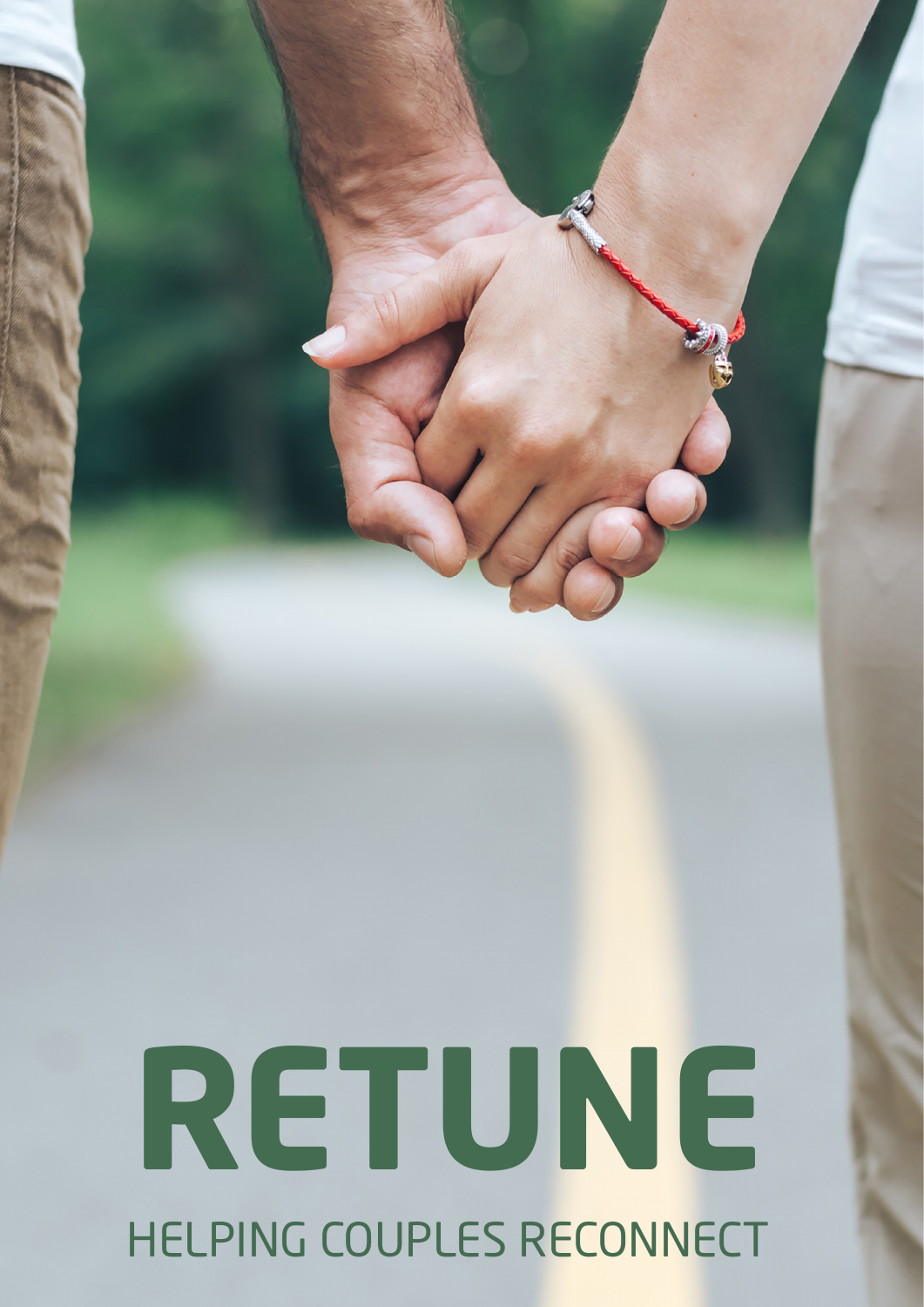# *Do you feel you've lost connection with your partner?*

# *Do you feel unseen and unheard?*

# *Are you lost in the day-to-day logistics, especially if you're a parent?*

# *Do you long for touch, time together and fun?*

# *Do you feel like you're walking on eggshells in a minefield?*

# *Do you feel you're sometimes caught in Groundhog Day?*

# *Do you want to put the 'spark' back in your relationship?*

Sadly, this is the reality of many loving couples who started out with so much promise, yet somehow LIFE got in the way.

The good news is it doesn't have to be like this!

Come and join us for a 2-day, insightful and healing workshop for couples, where you will learn how to:

- Understand yourself and your partner at a deeper level
- Understand your needs and those of your partner
- Understand the dynamics at play and how to change them, together
- Modify your language to be less defensive and more curious
- Navigate emotions with awareness
- Develop deeper empathy
- Strengthen trust
- Acknowledge when your partner is making an 'emotional bid'
- Have healthy and respectful disagreements
- Navigate conflict
- Create deep and lasting emotional intimacy
- Align your life goals and support each other's dreams

You will leave this workshop knowing how to take responsibility for yourself and relationship, with practical tools and learnings to ensure your connection is strong, healthy and able to be maintained.

### www.retune.life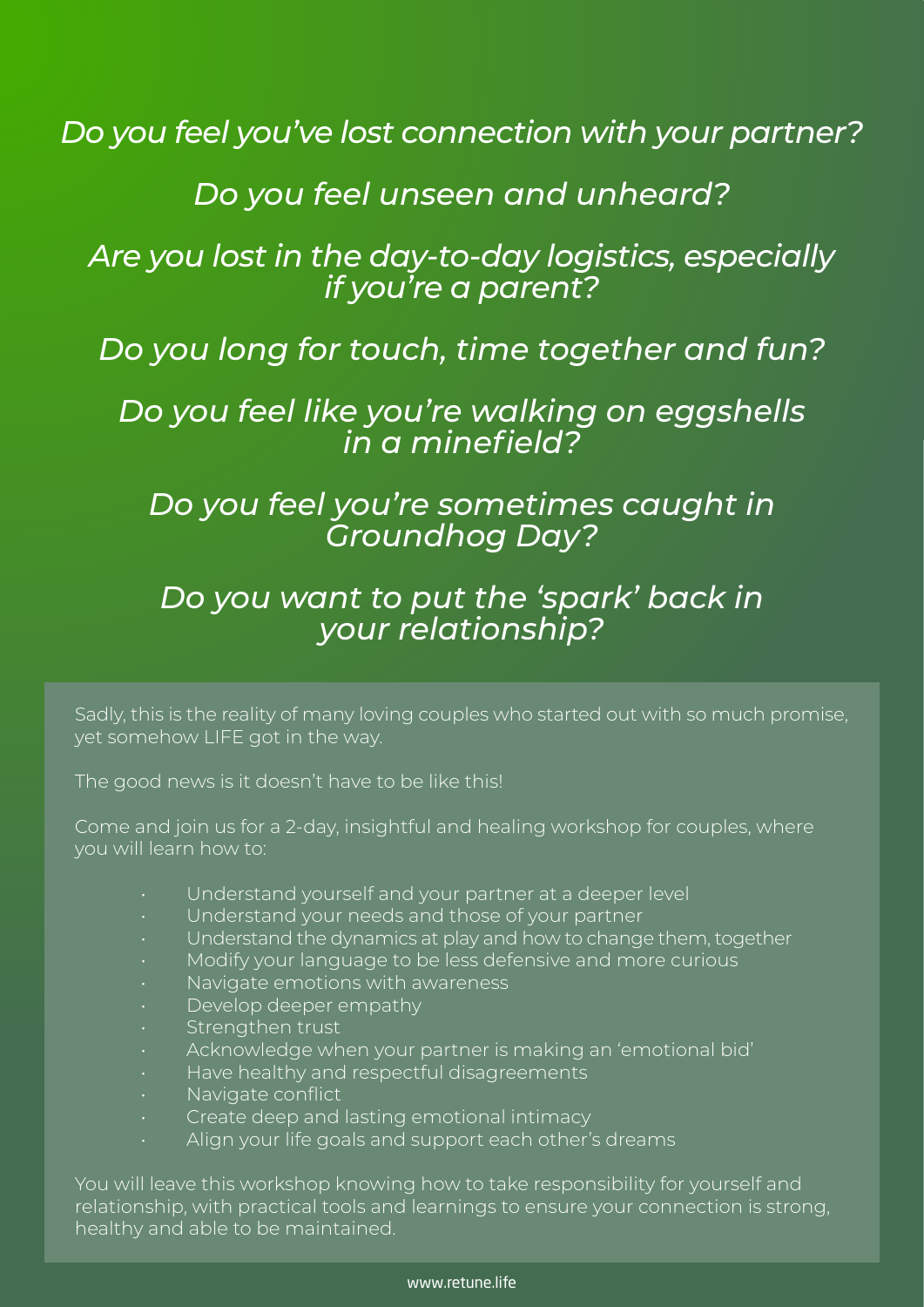# AGENDA

# **Saturday**

| $08:30 - 09:00$ | Registration                    |
|-----------------|---------------------------------|
| $09:00 - 10:30$ | Introduction                    |
| $10:30 - 11:00$ | <b>BREAK</b>                    |
| $11:00 - 12:30$ | Learning to Listen              |
| $12:30 - 13:30$ | <b>LUNCH</b>                    |
|                 | 13:30 - 15:00 The Masks We Wear |
| $15:00 - 15:30$ | <b>BREAK</b>                    |
| $15:30 - 17:00$ | <b>Fact Vs Fantasy</b>          |

*(Homework!)*

# Sunday

| $08:30 - 09:00$ | Registration                          |
|-----------------|---------------------------------------|
| $09:00 - 10:30$ | What is Emotional Intimacy?           |
| $10:30 - 11:00$ | <b>BREAK</b>                          |
|                 | 11:00 - 12:30 Relationship Loops      |
| $12:30 - 13:30$ | <b>LUNCH</b>                          |
| $13:30 - 15:00$ | <b>Emotional Bids</b>                 |
| $15:00 - 15:30$ | <b>BREAK</b>                          |
| $15:30 - 17:00$ | <b>Maintaining Emotional Intimacy</b> |

*(Light refreshments such as tea and coffee will be provided before the event commences, as well as morning and afternoon tea. Lunch can be purchased at near-by cafés or you can bring your own.)*